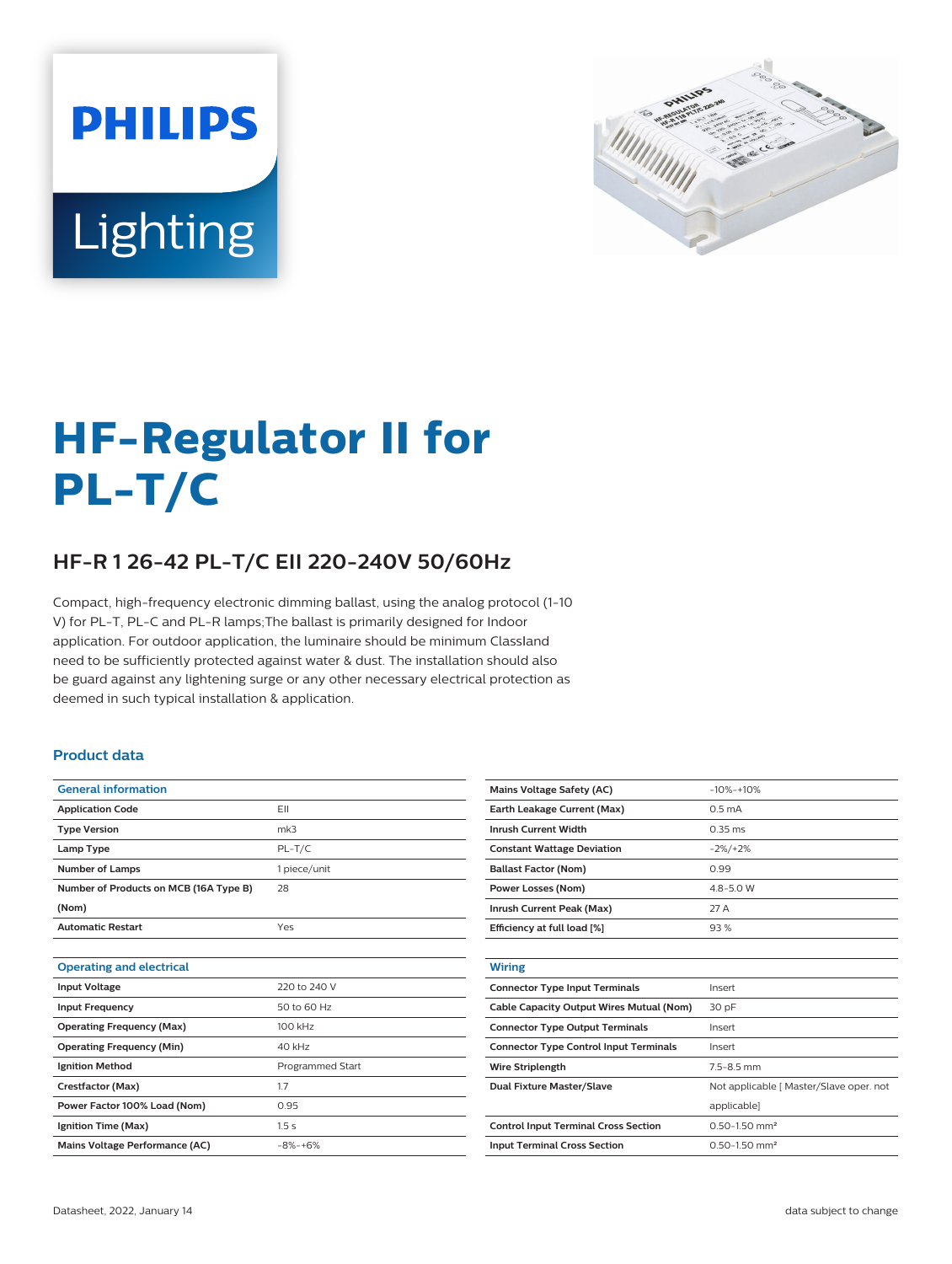### **HF-Regulator II for PL-T/C**

| <b>Output Terminal Cross Section</b>       | $0.50 - 1.50$ mm <sup>2</sup> |
|--------------------------------------------|-------------------------------|
| Cable Capacity Output Wires to Earth (Nom) | 75 pF                         |
|                                            |                               |
| <b>System characteristics</b>              |                               |
| <b>Rated Ballast-Lamp Power</b>            | 26-42W                        |
|                                            |                               |
| <b>Temperature</b>                         |                               |
| T-Ambient (Max)                            | 50 °C                         |
| T-Ambient (Min)                            | $-20 °C$                      |
| T-Storage (Max)                            | 80 °C                         |
| T-Storage (Min)                            | $-25 °C$                      |
| T-Case Lifetime (Nom)                      | 65 °C                         |
| T-Case Maximum (Max)                       | 75 °C                         |
| <b>Stable Lamp Operation Temperature</b>   | Not Specified                 |
| T-Ignition (Max)                           | 50 °C                         |
| T-Ignition (Min)                           | O °C                          |
|                                            |                               |
| <b>Controls and dimming</b>                |                               |
| <b>Control Interface</b>                   | $1-10V$                       |
| <b>Regulating Level Power</b>              | 1%-100%                       |
| <b>Control Input Protection</b>            | Yes (Basic insulation)        |
|                                            |                               |
| <b>Mechanical and housing</b>              |                               |
| Housing                                    | S 123x79x33                   |
|                                            |                               |
| <b>Emergency operation</b>                 |                               |
| <b>Battery Voltage Lamp Ignition</b>       | 198-254 V                     |
| <b>Battery Voltage Lamp Operation</b>      | 176-254                       |
|                                            |                               |
| <b>Approval and application</b>            |                               |
| <b>Energy Efficiency Index</b>             | A1 BAT                        |

| <b>IP Classification</b>                  | IP 20 [ Ingress Protection 20]      |
|-------------------------------------------|-------------------------------------|
| <b>EMI 9 kHz  30 MHz</b>                  | EN55015                             |
| EMI 30 MHz  1000 MHz                      | EN55022 level B                     |
| Safety Standard                           | IEC 61347-2-3                       |
| <b>Performance Standard</b>               | <b>IEC 60929</b>                    |
| <b>Quality Standard</b>                   | ISO 9000:2000                       |
| <b>Environmental Standard</b>             | <b>ISO 14001</b>                    |
| <b>Harmonic Current Emission Standard</b> | IEC 61000-3-2                       |
| <b>EMC Immunity Standard</b>              | <b>IEC 61547</b>                    |
| <b>Vibration Standard</b>                 | IEC68-2-6 F c                       |
| <b>Bumps Standard</b>                     | IEC 68-2-29 Eb                      |
| <b>Humidity Standard</b>                  | FN 61347-2-3 clause 11              |
| <b>Approval Marks</b>                     | CE marking ENEC certificate VDE-EMV |
|                                           | certificate                         |
| <b>Temperature Marking</b>                | Yes                                 |
|                                           |                                     |
| <b>Emergency Standard</b>                 | IEC 60598-2-22                      |
| <b>Hum And Noise Level</b>                | Inaudible                           |
|                                           |                                     |
| <b>Product data</b>                       |                                     |
| Full product code                         | 872790080971800                     |
| Order product name                        | HF-R 126-42 PL-T/C EII 220-240V     |
|                                           | 50/60Hz                             |
| EAN/UPC - Product                         | 8711500880765                       |
| Order code                                | 913700626666                        |
| Numerator - Quantity Per Pack             | 1                                   |
| Numerator - Packs per outer box           | 12                                  |
| Material Nr. (12NC)                       | 913700626666                        |

#### **Dimensional drawing**



**Product D1 C1 A1 A2 B1 B2** HF-R 1 26-42 PL-T/C EII 4.5 mm 33.0 220-240V 50/60Hz mm 123.0 mm 111.0 mm 79.0 mm 67.0 mm

**HF-R 1 26-42 PL-T/C EII 220-240V 50/60Hz**